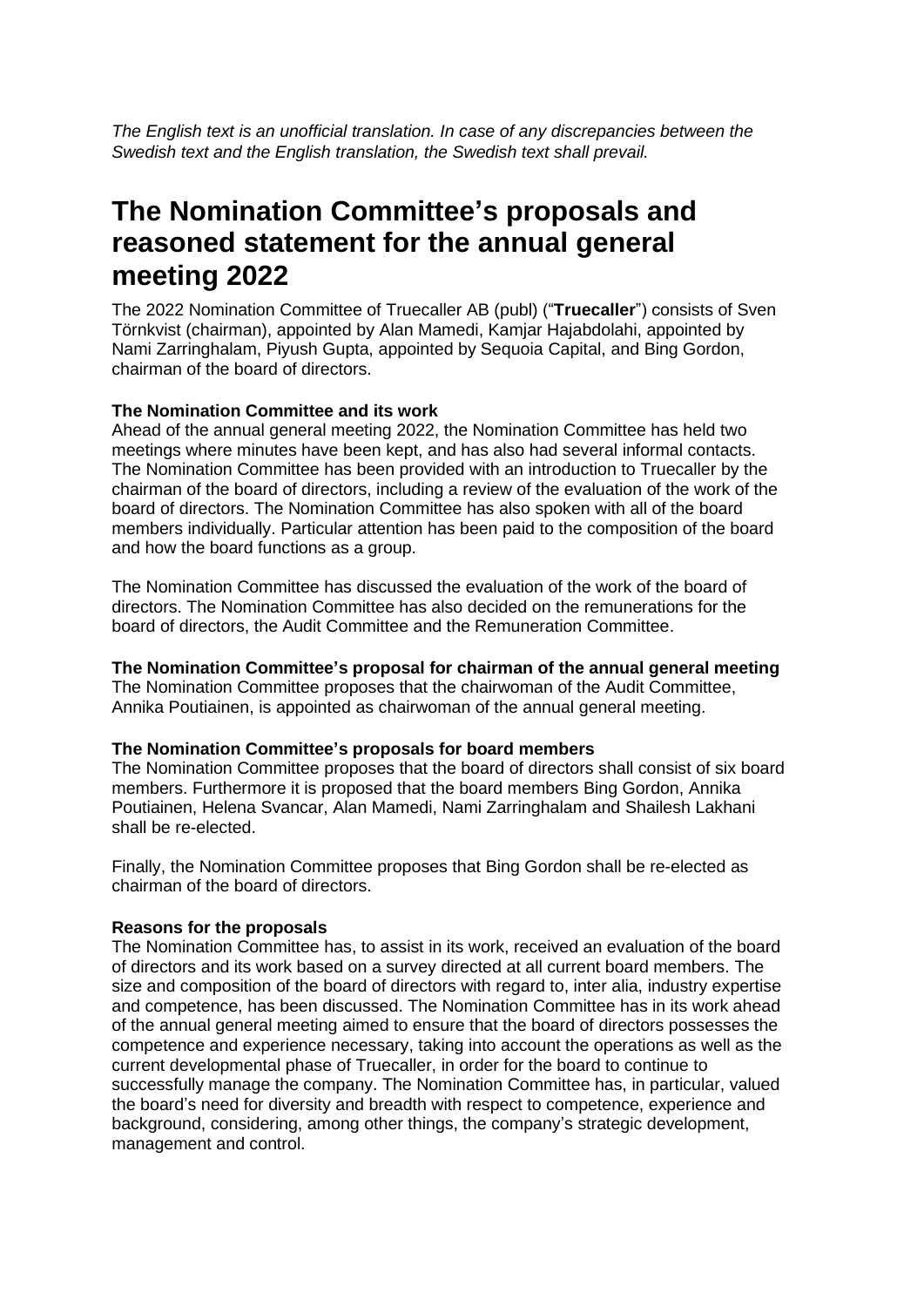The Nomination Committee has discussed perspectives on competence diversity based on the view that such diversity is essential in deciding on the composition of the board of directors. The Nomination Committee has applied section 4.1 of the Swedish Code of Corporate Governance (the "**Code**") as its diversity policy. The Nomination Committee is of the opinion that the proposed board members represent a broad and diverse group of informed persons, well-motivated and fit for the tasks to be carried out by the board of directors of Truecaller. The Nomination Committee is also of the opinion that the board members complement each other well with respect to competence and experience. The proposed board comprises four male and two female members, i.e. a proportion of thirtythree per cent female members.

The Nomination Committee works in accordance with the requirements set out in the Code. The Nomination Committee has, after assessing the independence of the proposed board members, found that the Nomination Committee's proposals meet the requirements of independence set out in the Code.

A closer presentation of the proposed board members (including the Nomination Committee's evaluation on independence) can be found on <https://corporate.truecaller.com/> and in the annual report.

Furthermore, the Nomination Committee has, together with the board of directors, discussed the importance of the company working with sustainability in an informed and productive manner.

# **The Nomination Committee's proposals regarding remuneration to the board of directors**

The remuneration for each board member who is not employed by the company has from the extraordinary general meeting on 12 August 2021 and onwards amounted to SEK 260,000 annually. The chairman of the board of directors has received SEK 347,000 annually. Remuneration for the work of the members in the Audit Committee amounted to SEK 44,000 annually and SEK 175,000 for the chairman of the Audit Committee. Remuneration for the work of the members in the Remuneration Committee amounted to SEK 44,000 annually and SEK 87,000 annually for the chairman of the Remuneration Committee.

The Nomination Committee proposes the following:

- a. The remuneration for board members not employed by the company shall amount to SEK 350,000 annually.
- b. The remuneration for the chairman of the board shall amount to SEK 465,000 annually.
- c. Remuneration for the Audit Committee shall amount to SEK 60,000 annually for the members of the Audit Committee and SEK 235,000 for the chairman of the Audit Committee.
- d. Remuneration for the work on the Remuneration Committee shall amount to SEK 60,000 annually for members, and SEK 115,000 annually for the chairman of the Remuneration Committee.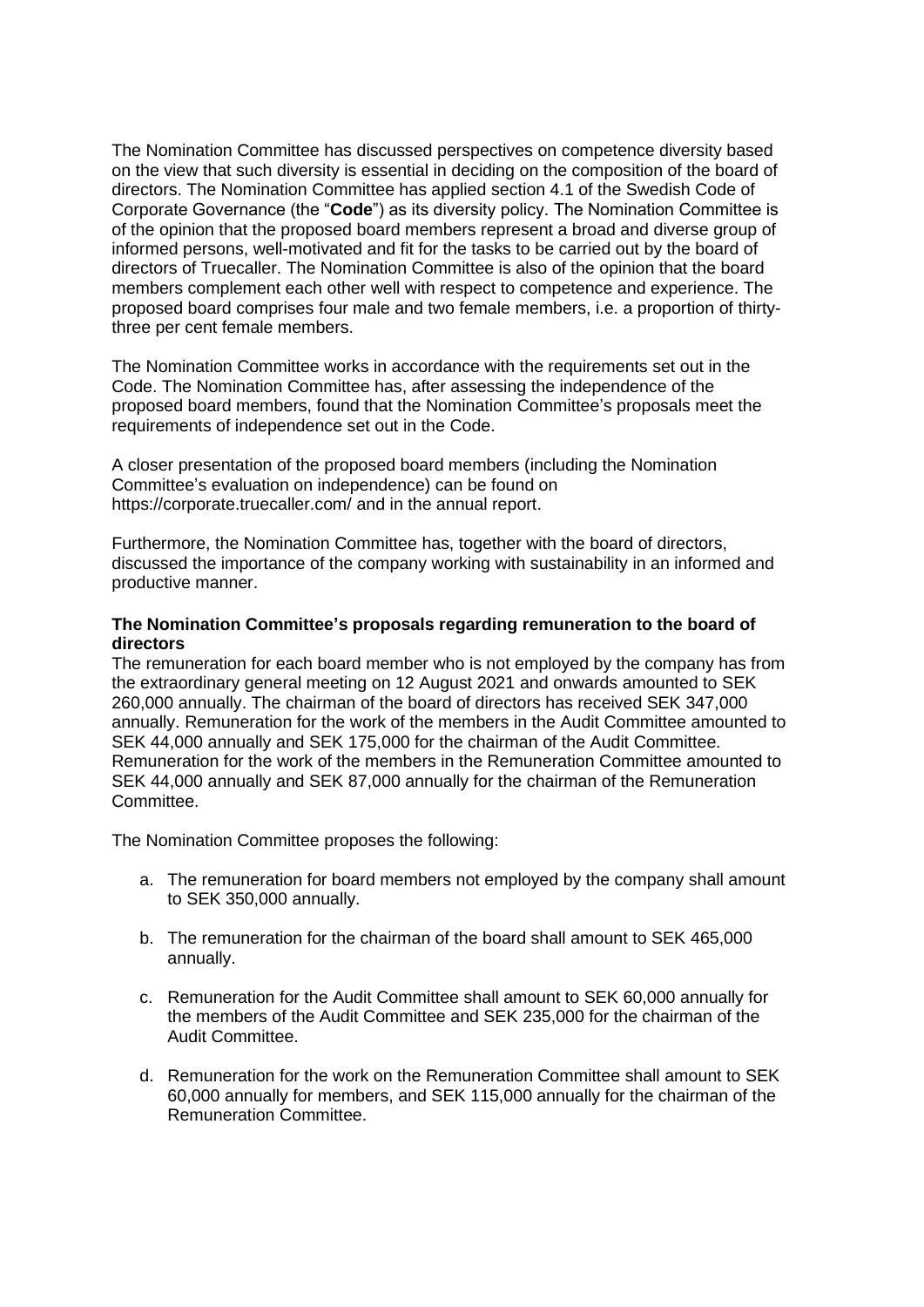# **The Nomination Committee's proposal regarding election of auditor**

The Nomination Committee proposes, in accordance with the recommendation of the Audit Committee, that a registered accounting company is elected as auditor and that the current company auditor (Ernst & Young AB) is re-elected until the next annual general meeting. Ernst & Young AB has informed that the authorized public accountant Jennifer Rock-Baley will continue to be the auditor in charge.

# **The Nomination Committee's proposal regarding remuneration to the auditor**

The Nomination Committee proposes, in accordance with the recommendation of the Audit Committee, that remuneration is paid in accordance with customary norms and approved invoice.

# **The Nomination Committees proposal for resolution on establishment of principles for the Nomination Committee**

The Nomination Committee proposes that the annual general meeting on 24 May 2022 resolves that a Nomination Committee shall be appointed and that the following principles for the Nomination Committee for the 2023 annual general meeting shall apply.

The annual general meeting instructs the chairman of the board of directors to contact the three largest shareholders or groups of shareholders in terms of votes (this refers to both directly registered shareholders and nominee registered shareholders), according to Euroclear Sweden AB's transcript of the share register as of 30 September 2022, each appointing a representative to, together with the chairman of the board of directors, constitute the Nomination Committee for the period until a new Nomination Committee has been appointed in accordance with a mandate from the annual general meeting 2023.

In the event that one of the three largest shareholders or groups of shareholders does not wish to appoint such a representative, the fourth largest shareholder or group of shareholders shall be consulted and so on until the Nomination Committee consists of four members.

The majority of the members of the Nomination Committee shall be independent in relation to the company and the company's management. At least one of the members of the Nomination Committee shall be independent in relation to the largest shareholder in terms of votes or group of shareholders who cooperate on the company's management. The CEO or any other person from the company's management shall not be a member of the Nomination Committee. Board members may be members of the Nomination Committee but shall not constitute a majority of its members. If more than one board member is a member of the Nomination Committee, no more than one of them may be dependent in relation to the company's major shareholders.

The Nomination Committee appoints the chairman of the committee among themselves. The chairman of the board of directors or other board members shall not be chairman of the Nomination Committee.

The composition of the Nomination Committee shall be announced no later than six months before the annual general meeting 2023.

If one or more shareholders who have appointed representatives to the Nomination Committee no longer belong to the three largest shareholders in the company at a time more than two months before the annual general meeting, the representatives of these